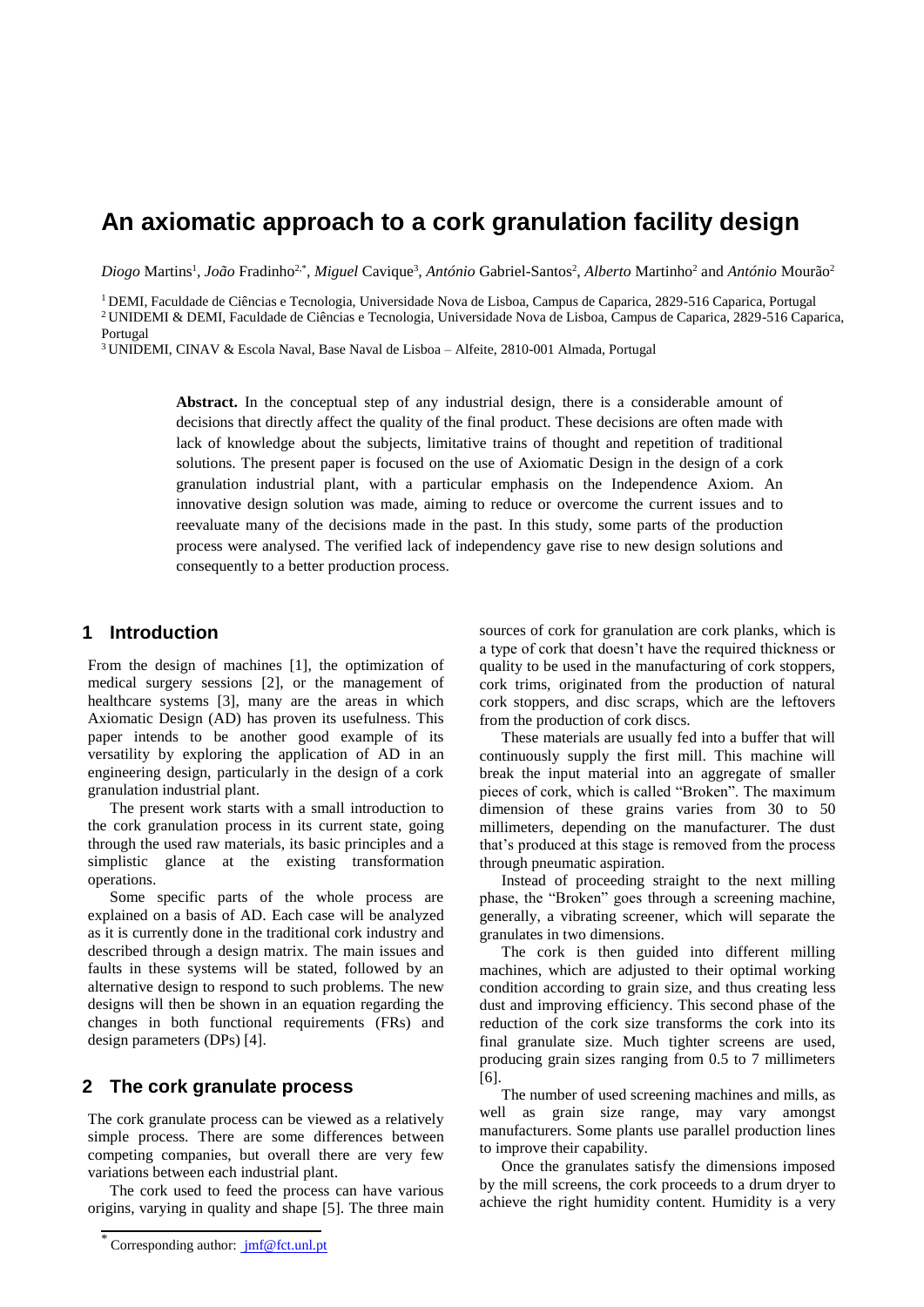important topic as the right water content will determine the quality of the products that the granulates will produce. The drying operation can be executed in a single stage or along the process in multiple dryers. Some facilities dry their cork as "Broken" instead of in its final form.

Being a natural product that needs 9 years to be harvested, all sources of cork have a certain impurity content which is practically impossible to remove. Cleaner and lighter cork has more market value than lower quality and unclean cork. For that reason, after being dried to an approximate humidity content of 14%, there is a need to separate the cork granules according to their specific weight. To do so, the bulk of granulates goes through another set of screening machines and is divided into small granulometry intervals. The common intervals to be found are: [0.5; 1], [1; 2], [2; 3], [3; 5] and [5; 7] in millimeters. At this stage, grains smaller than 0.5 millimeters are considered dust and are removed from the process. Grains larger than 7 millimeters are reintroduced in the previous mills.

The density separation itself is made through densimetric tables. By using streams of air and vibration, alongside with a small inclination of the table plate, these machines separate heavier and dirt granules from the clean and lighter ones. Ideally, the output of this process will be granules rounding specific weights of about 50 to 70 kg/m3 as the best quality, and from 70 to 100 kg/m3 as medium quality products. Above those sizes, the granules are reintroduced in the previous mills, as to extract the maximum amount of clean cork possible.

The processed granulates are then guided to silos or stored in Big Bags.

In most facilities, the transportation of cork between the different stages is made through pneumatic or gravity conveyors. These plants are typically built in height rather than in length.

The dust produced along the process is collected into silos and can be sold as a product or used in furnaces to generate thermal energy for the plant.

A flowchart of the process can be seen in Figure 1.

## **3 Improvements made through the use of Axiomatic Design**

Being a process that has had few innovations in the past decades, few modern and innovative ideas were considered in the existing industrial layouts. In fact, many of these plants grew thanks to small improvements to the original ones. This lead to many coupled systems and therefore many opportunities for improvement.

Axiomatic Design is the tool that was used in this paper to explore some of the main issues that have been found in the lifetime of these processes. Using the AD's concept of independence, better designs were attained. In this section, the current condition, as well as the several issues of the cork granulation industries are analyzed. and new proposals are presented.



**Fig. 1.** Flowchart of the cork granulation process

This study is based on the relations between the functional and the physical domains. The functional requirements derive from the customer needs (CNs), which in this case is the owner of the industrial facility. who wants to achieve a good yield in the production of cork granules within certain dimension and density ranges, as to be used mainly in his cork stoppers plants. It is worth noting that the relations between CNs and FRs are "loosely structured", as noted by Harutunian *et al*. [7].

### **3.1 Raw material storage**

Starting from the very beginning, there's a critical issue in the traditional cork granulating processes related to the control of the fraction of the three different raw materials that are referred in the previous section. The source of this problem can be traced to the shared storage area used for different raw materials.

The mixing of the various types of cork will result in an unstable proportion in the cork feed over time. This will lead to a fluctuation in the final blend that will affect in a negative way the efficiency of the process machinery and, thus, of the whole plant.

In the viewpoint of AD, it's easy to see beforehand that this problem will result in coupled designs in the following stages of the process.

Regarding this issue, and through the analysis of the cork feed operation, the following functional requirements are defined:

- *FR*1- Ensure the continuous feed of cork
- *FR*2- Minimize transportation times
- *FR*3- Minimize the variability of cork types in the process

The answers to these requirements are currently given by the following design parameters: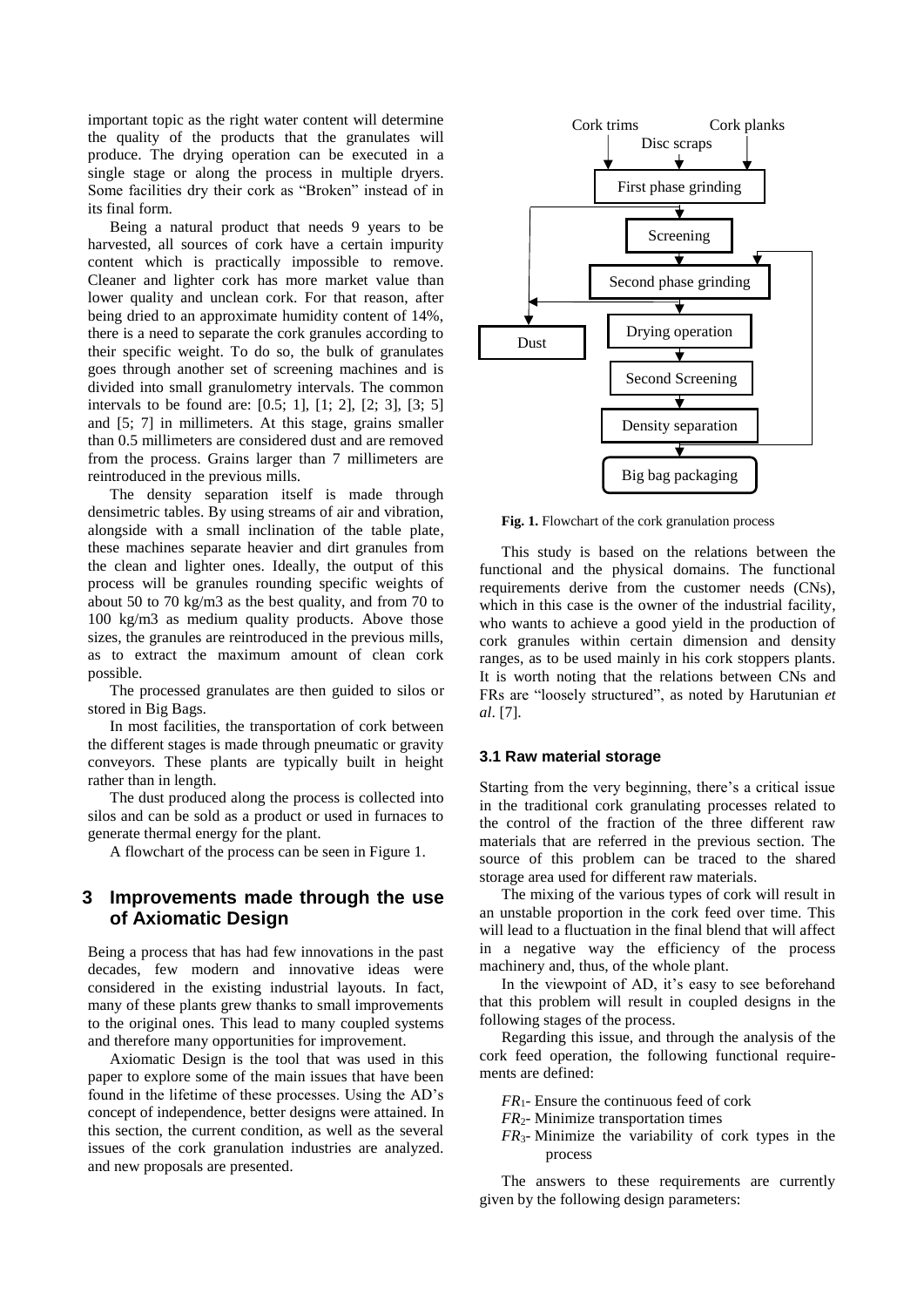*DP*1- Wheel loading shovel

*DP*2- Distance between the piles of cork and the first mill

The following design equation is representative of the process in hand:

$$
\begin{Bmatrix} FR_1 \\ FR_2 \\ FR_3 \end{Bmatrix} = \begin{Bmatrix} \times & 0 \\ 0 & \times \\ \times & 0 \end{Bmatrix} \begin{Bmatrix} DP_1 \\ DP_2 \end{Bmatrix}
$$
 (1)

AD's Theorem 1 states, "when the number of DPs is less than the number of FRs, either a coupled design results or the FRs cannot be satisfied" [8].

The current case represents a coupled design and consequently does not correspond to a good design.

A possible alternative to this system is to separate the different types of cork into distinct piles at arrival, using either different storage locations or using separate compartments in the same storage unit.

Due to the average production rate of a cork granulating process, storing all the cork in the same location would require a huge warehouse. On the other hand, having the cork scattered in different locations would jeopardize the fulfillment of *FR*2.

In this scenario, the best solution is to aggregate both alternatives stated above, *i.e.* store the various types of cork in separate locations, and create an intermediate buffer with compartments for each type of cork near the first mill.

These changes will create an additional design parameter:

#### *DP*3- Separation of input materials storage by type

The result is the following design equation: *FR DP*

$$
\begin{Bmatrix} FR_1 \ FR_2 \ FR_3 \end{Bmatrix} = \begin{Bmatrix} \times & 0 & 0 \\ 0 & \times & 0 \\ \times & 0 & \times \end{Bmatrix} \begin{Bmatrix} DP_1 \\ DP_2 \\ DP_3 \end{Bmatrix} \tag{2}
$$

This simple modification of the plant, allow achieving a decoupled design and therefore a better overall design.

## **3.2 Cork fraction control**

Although the supply of the different types of cork was designed in the last section to be made independent through the addition of an extra design parameter, there is still an issue with controlling the fractions of the final cork blending used in the process.

As the cork is supplied to the mill by using a loader, the quantities that are fed each time the operator drops a cargo differ from the previous ones. Since the loader is hand-operated, then the fractions of the different types of cork will vary according to the operator's skills and experience.

Analyzing the feeding sequence through the AD viewpoint, the following functional requirements can be attained:

- *FR*1- Ensure the required feed of cork into the process
- *FR*2- Process the cork into smaller pieces
- *FR*3- Keep steady the fractions of the different cork types over time.

*FR*4- Adjust the fractions of the three types of cork

The answers to these requirements in the traditional facilities are given by the following design parameters:

*DP*1- Full-time loader operator *DP*2- Mill

therefore, following design equation holds.

$$
\begin{cases}\nFR_1 \\
FR_2 \\
FR_3 \\
FR_4\n\end{cases} = \begin{bmatrix}\n\times & 0 \\
0 & \times \\
\times & 0 \\
\times & 0\n\end{bmatrix} \begin{bmatrix}\nDP_1 \\
DP_2\n\end{bmatrix}
$$
\n(3)

Eq. (3) portrays a coupled design, as per AD's Theorem 1.

To control the fractions of cork types, it is necessary to completely rearrange the initial layout of the plant.

Cork planks are cheap but unclean, while trims and discs are high quality materials.

Two independent mills would be used to allow the independent milling of the two quality groups of cork, instead of the traditional milling of a multi typed cork blend. This change would significantly improve the control over the final mixture, as it creates two independent flows of material (*DP*3').

Associated with each milling station, a mechanical conveying system would be installed. These two conveyors would converge the two cork flows into the dryer (the next phase of the process) in the required fractions.

Using a variable speed drive (*DP*4') in each conveyor would allow adjusting the feed rate of each cork quality type and, thus, fulfilling *FR*4.

Regarding these new components, a new functional requirement arises at this level:

*FR*5- Ensure the continuous material feed to the conveyor

The use of silos located after the mills and above the conveyors (*DP*5'), working as buffers, would ensure the continuous feed of the conveyors, fulfilling *FR*5.

Therefore, the new design parameters are defined as follows:

 $DP<sub>1</sub>$  - Full-time loader operator

 $DP<sub>2</sub>$  - Two mills

- $DP_3$  Two separate and independent circuits (mill, silo and conveyor)
- $DP<sub>4</sub>$  Variable speed drives
- $DP<sub>5</sub>$  Silos over the conveyors

This results in the following design equation: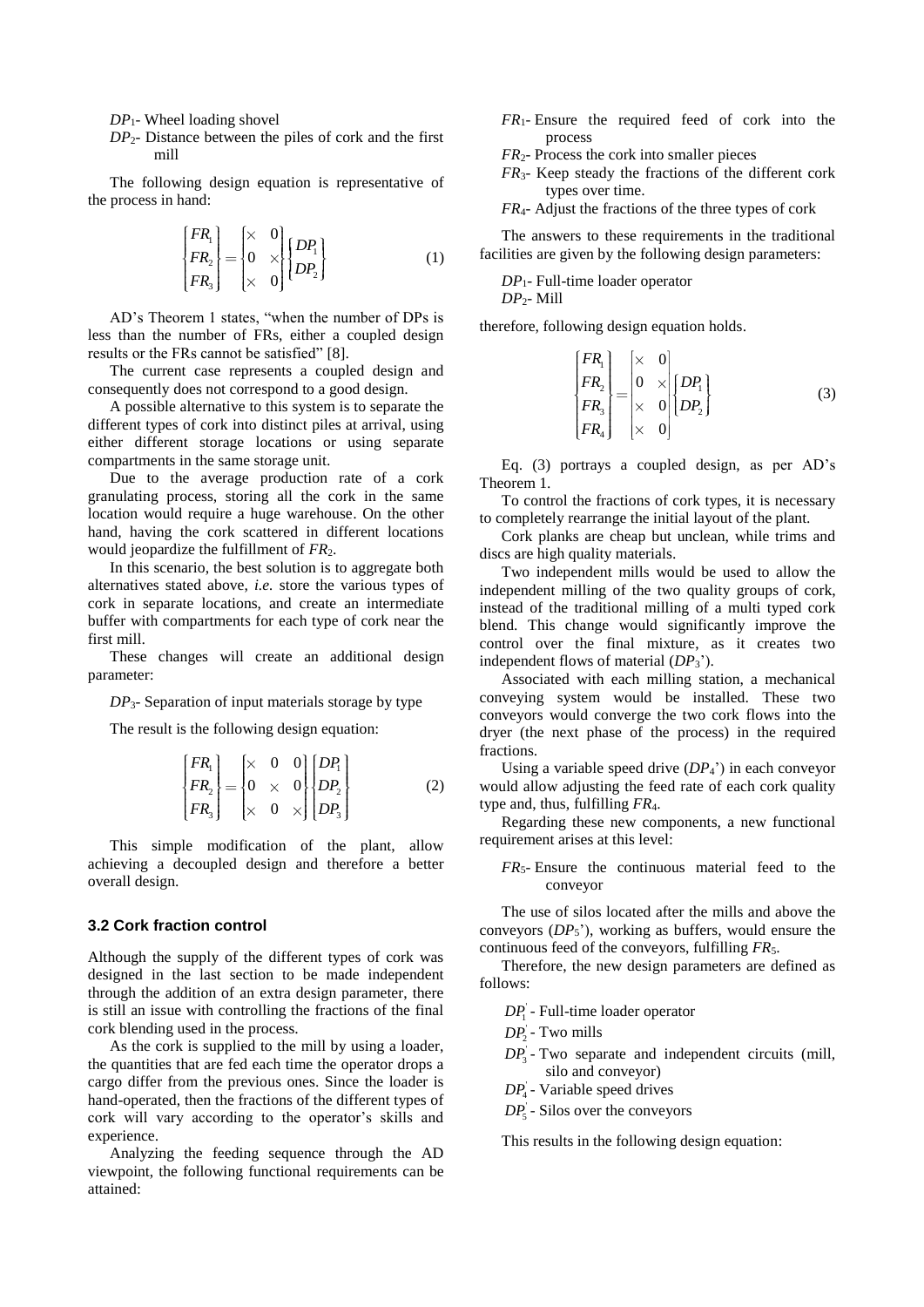$$
\begin{bmatrix} FR_1 \\ FR_2 \\ FR_3 \\ FR_4 \\ FR_5 \\ FR_4 \end{bmatrix} = \begin{bmatrix} \times & 0 & 0 & 0 & 0 \\ \times & 0 & 0 & 0 & 0 \\ \times & \times & 0 & 0 & 0 \\ \times & \times & \times & 0 & 0 \\ 0 & 0 & \times & \times & 0 & 0 \\ 0 & 0 & 0 & \times & \times & 0 \end{bmatrix} \begin{bmatrix} DP_1^2 \\ DP_2^2 \\ DP_3^2 \\ DP_4^2 \end{bmatrix}
$$
 (4)

As shown by Eq. (4), a decoupled design was attained. This represents a better design when compared to the previous coupled design. Nevertheless, some dependencies are important to notice.

First, as to ensure that the mechanical conveying system will actively maintain the fractions of the two cork quality types, a certain amount of cork should be always kept in both buffers. Although each buffer will allow the system to work for a limited period, this will happen only if the associated mill is working and the loader operator is performing accordingly to the plant's needs.

Second, the adjustments on the fractions of the cork types are only assured by the variable speed drive if the mechanical conveyors are operational.

Even though these inconvenient situations could occur, then there is a considerable improvement in the satisfaction of the various functional requirements.

Furthermore, the dependencies that can be found in the design matrix in Eq. (4) are relatively simple to manage.

Another interesting advantage of this system is that it would allow running with different fractions of the various cork types with the final goal of finding an optimal price/quality ratio.

The main causes of stopping the production are maintenance operations and failures of the first grinding stage. This leads to maintenance interventions that can last from a couple of hours to days at a time.

Since the design changes introduced the use of two separate mills, a very suitable approach to minimize the down times of the plant can be implemented.

It would be possible for the plant to work at full speed with one single mill for a limited period through the installation of a diverter connecting each mill to both the silos associated with the fraction control. This period would be mainly defined by the mill maximum speed and the volume of cork that can be stored in each silo.

This way, considering the possibility of processing both quality types of cork in both mills, the fraction control method used before would be assured, even during this temporary production method.

In addition, if the malfunction or intervention requires a much longer period to resolve, one could assure the full speed of the facility by using the same mill for the three types of raw material**.**

#### **3.3 Drying efficiency**

One of the most critical characteristics of cork is its humidity content.

If the cork goes into the mills with a high level of moisture, then the cutting tools will suffer more abrasion than in normal operation and will wear out in a much

shorter period. On the other hand, if the humidity level is too low, then the separation of the cork grains will release a large amount of cork dust, thus reducing the quantity of grains that are produced. Regarding the final product, the right amount of moisture is crucial in many processes that use cork granulates.

The cork moisture is often higher than the required, so most industrial cork processes rely on drum dryers to lower its value.

Drum dryers use a combination of heat and airflow, as well as a tumbler movement that circulates the cork granulates around the drum's carcass. Heat, airflow and movement are responsible for removing water from the cork, as well as for the power consumption of the drum dryer. Having the dryer set to the minimum temperature and airflow required to reach the right level of humidity is a big step for having an energy efficient plant.

In the current industry, the humidity control is made through the measurements of samples that are regularly withdrawn from the production line. This slow process results in a considerable delay in the required adjustments of the dryer's operating parameters.

Looking for an alternative approach, the following functional requirements were defined:

*FR*1- Dry the granules

*FR*2- Inspect granule moisture

Considering the standard plant design, the following design parameters were considered:

*DP*1- Drum dryer *DP*2- Airflow control *DP*3- Temperature control *DP*4- Quality control operator

resulting in the following design equation:

$$
\begin{Bmatrix} FR_1 \\ FR_2 \end{Bmatrix} = \begin{bmatrix} \times & \times & \times & \times \\ 0 & 0 & 0 & \times \end{bmatrix} \begin{bmatrix} DP_1 \\ DP_2 \\ DP_3 \\ DP_4 \end{bmatrix}
$$
 (5)

This system represents a redundant decoupled design as it has a right-trapezoidal design matrix [9].

The adjustment of the airflow will impact the temperature of the air that goes into the drum dryer. A higher airflow will result in cooler air and a slower airflow will result in a temperature rise inside the dryer.

In what to drying concerns, the current design parameters were questioned as to achieve a better design.

Instead of having an operator to adjust the various settings of the drum dryer, according to some humidity readings, it would be interesting to use an automated system.

Fourier transform near-infrared (FT-NIR) spectroscopy was taken into consideration to automatically measure humidity fluctuations of the granules. This method is used in some specific applications with granulates such as sugar, green tea leaves, and some pharmaceutical products.

Ideally, there would be two humidity measuring devices, one at the entry and the other at the exit of the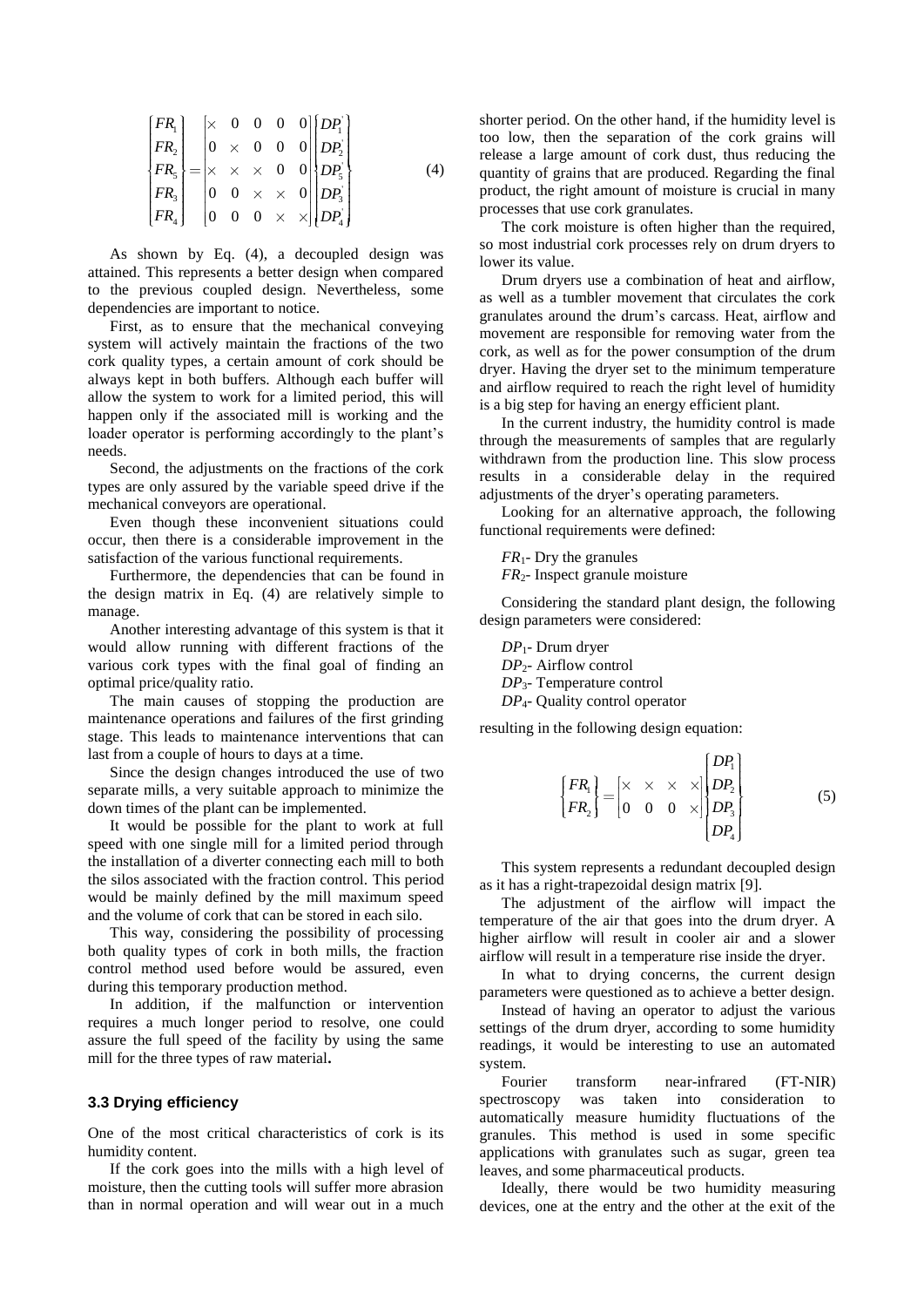drum dryer. The difference between both levels, as well as the output humidity, would be controlled by a computer program that regulates the temperature and the flow of air that goes into the dryer.

Currently, automated systems to measure the humidity content of cork are not commercially available, but such a method seems to be suitable for this kind of application.

Studies would have to be made to better understand the limitations of such method, if there are any, and to understand its outputs in order to define appropriate parameters' values.

Under these circumstances, the design parameters would be:

### *DP*<sup>1</sup> - Drum dryer

 $DP<sub>2</sub>$  - Continuous and automated control of the drying parameters through a system based on

FTNIR spectroscopic sensors.

The resulting design equation is the following:

$$
\begin{Bmatrix} FR_1 \ FR_2 \end{Bmatrix} = \begin{bmatrix} \times & \times \\ 0 & \times \end{bmatrix} \begin{Bmatrix} DP_1 \ DP_2 \end{Bmatrix} \tag{6}
$$

The design matrix of Eq. (6) represents a decoupled design, since its design matrix is triangular.

There is no evidence of any work done to support the usage of the FTNIR spectroscopy in the cork industry.

#### **3.4 Densimetric table optimization**

Gravity tables are used to separate different density intervals of cork granulates into three different grades: light and clean cork, slightly dirty and medium weighted cork; and, at last, dirty and heavy cork.

The characteristics of each grade will determine the price range to which buyers are willing to pay for. For instance, the dirtier and heavier cork has such a low market value that it is often reintroduced in the mills to try removing any smaller pieces of clean cork that are embedded in the dirty grains. For this reason, the efficient separation of the three grades is an important subject as to ensure the maximum profit.

The current industry often presents fluctuations in each cork grade. This is due to the high sensitivity to small adjustments of the machines. Additionally, it is very difficult to fully understand how the design parameters will affect the efficiency of the cork separation.

Regarding the need for a more efficient process, the following functional requirements were defined:

*FR*1- Separate the various cork grades *FR*2- Adjust working parameters

Considering the standard plant design, the following design parameters were considered:

*DP*1- Densimetric table *DP*2- Control devices

The resulting design equation is the following:

$$
\begin{Bmatrix} FR_1 \\ FR_2 \end{Bmatrix} = \begin{bmatrix} \times & \times \\ 0 & \times \end{bmatrix} \begin{Bmatrix} DP_1 \\ DP_2 \end{Bmatrix} \tag{7}
$$

At a lower level of decomposition, the parameters that define the efficiency of the densimetric tables are the airflow and the flow rate of the granules, as well as the longitudinal and transverse inclination of the table. In a usual layout, the adjustable parameters (table inclination and air flow) are hand-controlled, at the mercy of human mistake or misusage. Therefore, their impact on the efficiency of the process depends on the operator.

Regarding the cork granulate feed rates, they are imposed by the amount of cork produced in the mills, which is directly conveyed to the tables. The variability of the input materials will lead to the inconsistency of the feed rates, resulting in a recurring excess or lack of material in the machines. Since the working principle of these machines is the sliding of lighter granules over the heavier ones, an unbalanced feed rate will lead to fluctuations in the cork grades previously defined. For this reason, the densimetric tables are very sensitive to the amount of granules that they are separating.

According to the previous statements, even though the current design is decoupled, there is a manner to achieve a better result, by adding two more FRs, as follows:

*FR*3- Memorize working set-ups *FR*4- Control the cork feed rate

Switching the man-operated controls for an electronic system panel makes small adjustments easier. Furthermore, this system would allow creating a database of the various set-ups and standard combinations for each particular cork blend.

Other issues associated with adjusting the parameters in the traditional cork processes are the blend differences over time. The changes in the initial milling operation described in section 3.2 are bringing benefits to this operation as well, improving the overall process.

Another issue to resolve is the unsteady feed of the cork granulates into the tables. With the introduction of a buffer with a flow-restricting valve, a very common system in other industries, there would be a bettercontrolled feed to the tables.

This new ideas and systems will result in the addition of the following design parameters:

*DP*3- Electronically controlled system *DP*4- Buffer over each table

Thus, the next design equation holds:

$$
\begin{bmatrix} FR_1 \ FR_2 \ FR_3 \ CR_4 \end{bmatrix} = \begin{bmatrix} \times & \times & 0 & 0 \\ 0 & \times & 0 & 0 \\ 0 & 0 & \times & 0 \\ FR_4 \end{bmatrix} \begin{bmatrix} DP_1 \ DP_2 \ DP_3 \ DP_4 \end{bmatrix}
$$
 (8)

As it can be seen in the design matrix of Eq. (8), a decoupled design is attained. The addition of two functional requirements with the matching design parameters will improve the separation efficiency. The